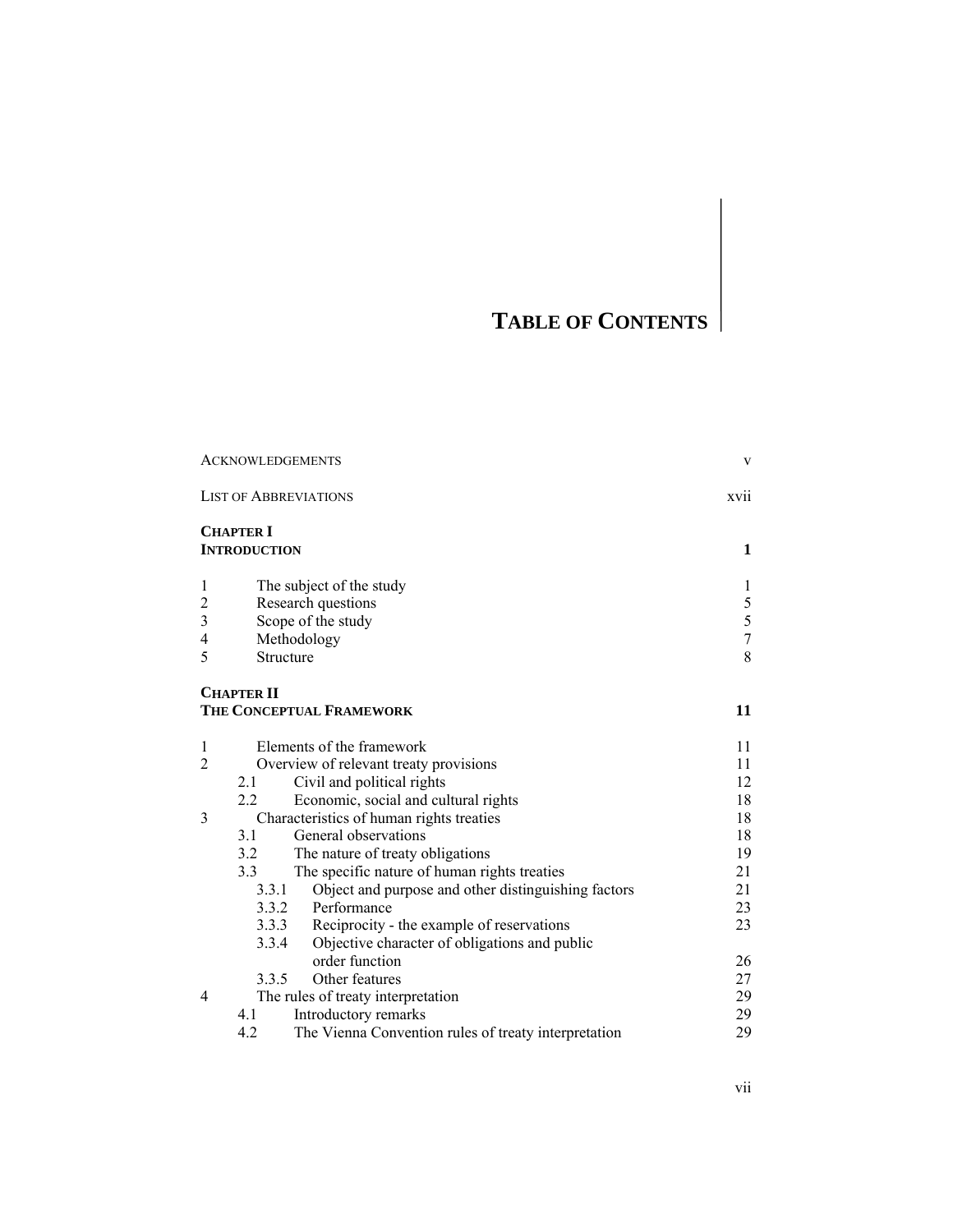|   | 4.2.1       | The role and character of the Vienna Convention rules                   | 29 |
|---|-------------|-------------------------------------------------------------------------|----|
|   | 4.2.2       | General rule of interpretation                                          | 30 |
|   | 4.2.3       | Supplementary means of interpretation                                   | 34 |
|   | 4.3         | The Vienna Convention rules as applied to human rights treaties         | 36 |
|   | 4.3.1       | The relationship between the VCLT and human rights treaties             | 36 |
|   | 4.3.2       | Treaty interpretation in light of special characteristics of human      |    |
|   |             | rights treaties                                                         | 38 |
|   | $A_{-}$     | General                                                                 | 38 |
|   | <b>B.</b>   | The general rule of interpretation of human rights treaties             | 39 |
|   | $C_{\cdot}$ | The practice of states and the practice of human rights courts and      |    |
|   |             | treaty bodies                                                           | 41 |
|   | D.          | The value of findings of treaty bodies for the interpretation of the    |    |
|   |             | scope of a treaty                                                       | 41 |
|   | Е.          | Other relevant rules of international law                               | 45 |
|   | F.          | Dynamic interpretation                                                  | 46 |
|   | G.          | Subsidiary means of treaty interpretation                               | 46 |
| 5 |             | 'The ordinary meaning'? Jurisdiction in public international law        | 47 |
|   | 5.1         | The meaning and function of jurisdiction in public international law    | 47 |
|   | 5.2         | International law of jurisdiction                                       | 49 |
|   | 5.2.1       | The case of S.S. Lotus                                                  | 49 |
|   | 5.2.2       | 'Types' and 'bases' of jurisdiction                                     | 50 |
|   | 5.2.3       | Territorial and extraterritorial jurisdiction: the rule and             |    |
|   |             | the exception?                                                          | 54 |
|   | 5.2.4       | The consequences of wrongful exercise of jurisdiction                   | 55 |
|   | 5.3         | Jurisdiction in human rights treaties and in general international law: |    |
|   |             | a different purpose                                                     | 56 |
| 6 |             | States' conduct and the typology of human rights obligations            | 57 |
|   | 6.1         | State conduct required to implement human rights treaties               | 58 |
|   | 6.2         | The tripartite typology of human rights obligations                     | 59 |
|   | 6.2.1       | Obligation to respect                                                   | 60 |
|   | 6.2.2       | Obligation to protect                                                   | 61 |
|   | 6.2.3       | Obligation to fulfil                                                    | 62 |
| 7 |             | Extraterritoriality and international humanitarian law                  | 63 |
|   | 7.1         | International human rights and humanitarian law: the relationship       | 63 |
|   | 7.2         | Scope of application of international humanitarian law                  | 66 |
|   | 7.2.1       | General                                                                 | 66 |
|   | 7.2.2       | Scope of application ratione loci                                       | 67 |
|   | 7.2.3       | Scope of application ratione personae                                   | 69 |
|   | 7.2.4       | Belligerent occupation and control over territory                       | 70 |
| 8 |             | Conclusions                                                             | 71 |

## **CHAPTER III**

**DRAFTING HISTORIES: THE BACKGROUND OF THE REFERENCES TO JURISDICTION AND TERRITORY** 

|                | Introduction                                                     |     |
|----------------|------------------------------------------------------------------|-----|
| 2              | The chronology                                                   | 76  |
| $\mathcal{R}$  | The American Declaration of the Rights and Duties of Man         | 79. |
| $\overline{4}$ | Travaux préparatoires of the ICCPR and ECHR: cross-fertilization | 81. |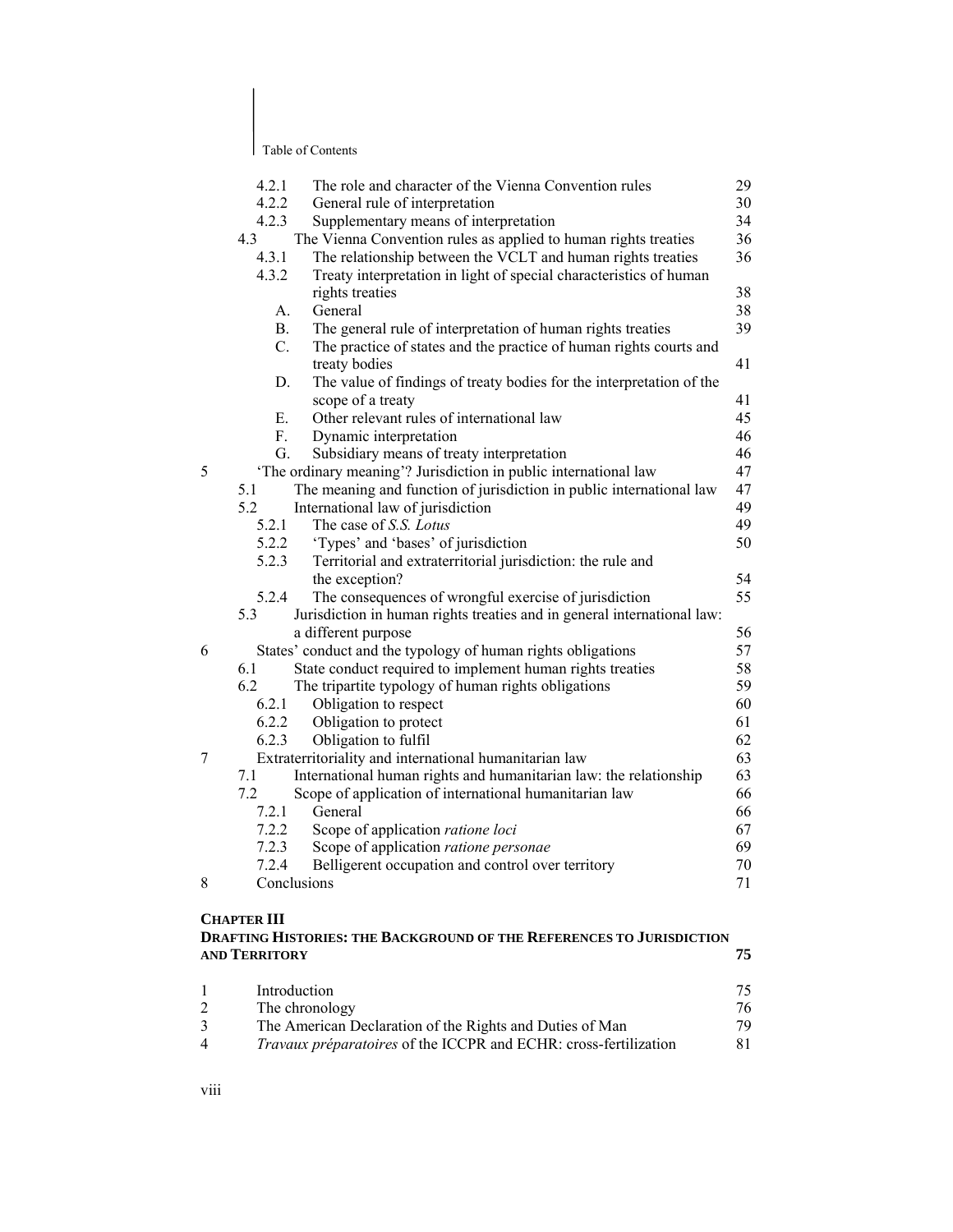|                | 4.1               | Introductory remarks                                                          | 81  |
|----------------|-------------------|-------------------------------------------------------------------------------|-----|
|                | 4.2               | Preparatory phase of drafting the Covenant (1947–1948):                       |     |
|                |                   | reference to 'jurisdiction', no reference to 'territory'                      | 81  |
|                | 4.3               | The ECHR: from 'residing in the territory' to 'within the jurisdiction'       | 84  |
|                | 4.3.1             | The drafting at the Consultative Assembly and connections with the            |     |
|                |                   | work of the UN                                                                | 84  |
|                | 4.3.2             | Later stages of drafting and the reference to jurisdiction                    | 88  |
|                | 4.3.3             | Travaux préparatoires of the ECHR: assessment                                 | 91  |
|                | 4.4               | 'The drafting phase' of the ICCPR (1949–1954)                                 | 92  |
|                | 4.4.1             | The US attempts to include the reference to 'territory'                       | 92  |
|                | 4.4.2             | Analysis of the US amendment and the discussion                               | 98  |
|                | 4.4.3             | A French attempt to dispose of the notion of territory (1952)                 | 102 |
|                | 4.4.4             | The deliberation phase (1954–1966) and the remaining                          |     |
|                |                   | controversies                                                                 | 104 |
|                | 4.4.5             | The First Optional Protocol to the ICCPR                                      | 106 |
|                | 4.4.6             | Subsequent interpretation of the <i>travaux</i> of the ICCPR                  | 107 |
| 5              |                   | Preparatory work of subsequent international human rights treaties            | 109 |
|                | 5.1               | General                                                                       | 109 |
|                | 5.2               | The American Convention on Human Rights                                       | 109 |
|                | 5.3               | The UN Convention Against Torture                                             | 112 |
|                | 5.4               | The UN Convention on the Rights of the Child                                  | 115 |
|                | 5.4.1             | General                                                                       | 115 |
|                | 5.4.2             | Changes which led to current Article 2 CRC.                                   | 116 |
| 6              |                   | Conclusions                                                                   | 118 |
|                |                   |                                                                               |     |
|                |                   |                                                                               |     |
|                | <b>CHAPTER IV</b> |                                                                               |     |
|                |                   | <b>INTERNATIONAL CASE LAW ON EXTRATERRITORIAL APPLICATION OF</b>              |     |
|                |                   | <b>HUMAN RIGHTS TREATIES</b>                                                  | 121 |
|                |                   |                                                                               |     |
| $\mathbf{1}$   |                   | Introduction                                                                  | 121 |
| $\overline{2}$ |                   | Searching for an approach: early cases on extraterritorial applicability of   |     |
|                |                   | human rights treaties                                                         | 123 |
|                | 2.1               | The earliest cases with an extraterritorial element under the ECHR            | 123 |
|                | 2.2               | Interstate cases concerning northern Cyprus before the                        |     |
|                |                   | European Commission of Human Rights                                           | 126 |
|                | 2.2.1             | Characterization of the situation in northern Cyprus                          | 126 |
|                | 2.2.2             | The first decision by the Commission (1975)                                   | 127 |
|                | 2.2.3             | The second decision by the Commission (1978)                                  | 130 |
|                | 2.3               | The first cases under the ICCPR                                               | 132 |
|                | 2.3.1             | Article $2(1)$ and its early interpretation in the literature                 | 132 |
|                | 2.3.2             | Relevance and applicability of Optional Protocol No. 1                        | 133 |
|                | 2.3.3             | The 'passport cases'                                                          | 134 |
|                | 2.3.4             | The case of López Burgos                                                      | 136 |
|                | 2.4               | Early cases in the Inter-American system                                      | 139 |
|                | 2.5               | The Loizidou case before the European Commission of                           |     |
|                | 2.6               | Human Rights                                                                  | 142 |
|                |                   | Further cases before the Inter-American Commission: the impact of<br>Loizidou | 143 |

ix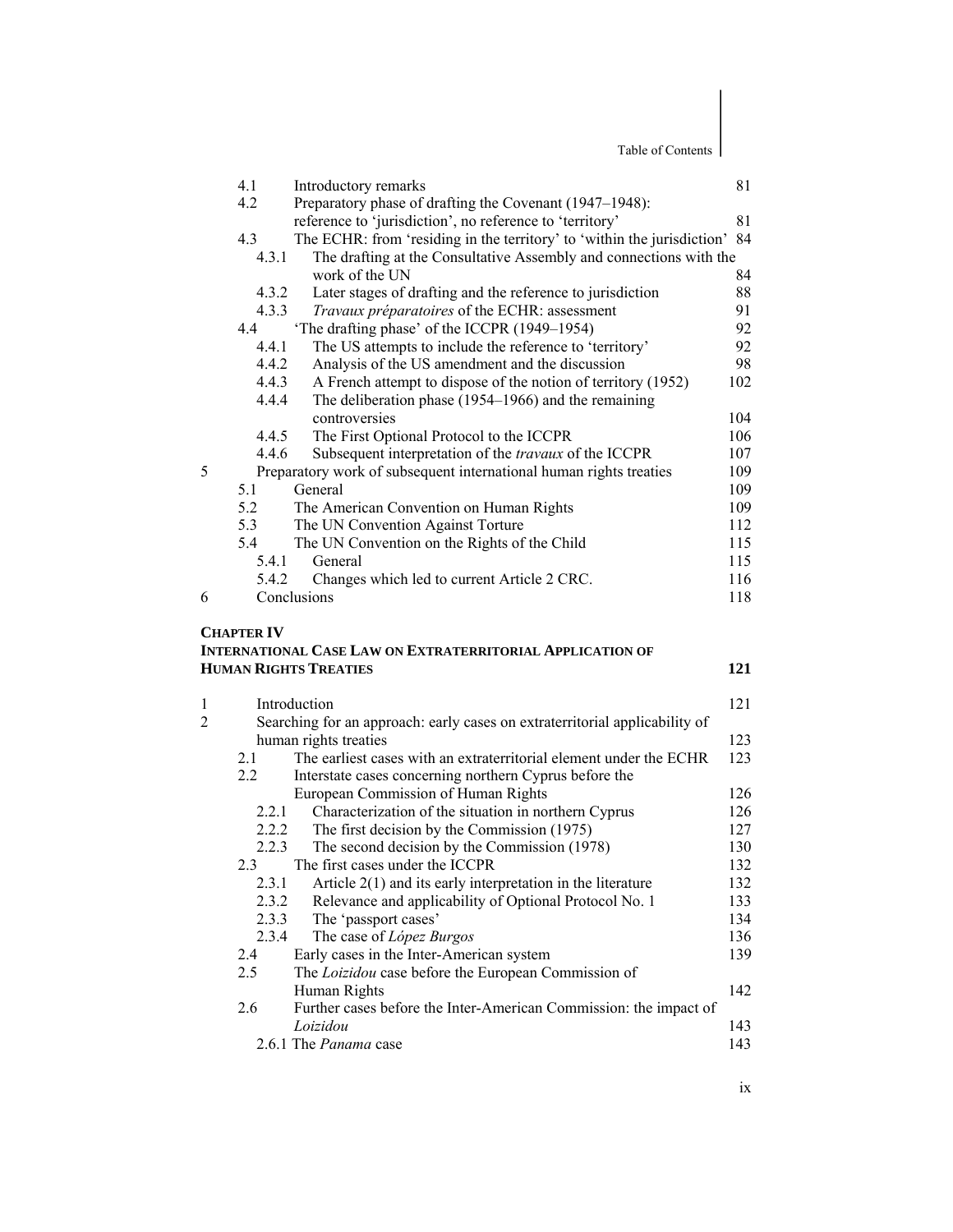|   | 2.6.2     | Coard et al. v. The United States under the American                                                 |            |
|---|-----------|------------------------------------------------------------------------------------------------------|------------|
|   |           | Declaration                                                                                          | 144        |
|   | 2.6.3     | Saldaño v. Argentina under the American Convention on Human<br>Rights                                | 146        |
|   | 2.7       | Cementing the 'personal approach' to jurisdiction in the European                                    |            |
|   |           | system: Stocké v. Germany, Drozd and Janousek v. France and Spain                                    |            |
|   |           | and W.M. v. Denmark                                                                                  | 147        |
| 3 |           | Change of focus and the primacy of territoriality? The cases of Loizidou,                            |            |
|   |           | Cyprus v. Turkey and Banković in the ECtHR                                                           | 150        |
|   | 3.1       | General observations                                                                                 | 150        |
|   | 3.2       | Cypriot cases before the Strasbourg Court                                                            | 151        |
|   | 3.2.1     | The Loizidou case before the ECtHR: general                                                          | 151        |
|   | 3.2.2     | Loizidou (Preliminary objections)                                                                    | 151        |
|   | 3.2.3     | Loizidou (Merits)                                                                                    | 154        |
|   | 3.2.4     | Cyprus v. Turkey                                                                                     | 156        |
|   | 3.2.5     | The Cypriot cases before the European Court of Human Rights:                                         |            |
|   |           | appraisal                                                                                            | 160        |
|   | А.        | Occupation and applicability of the ECHR: the test of territorial                                    |            |
|   |           | control ('effective overall control')                                                                | 160        |
|   | В.        | State responsibility and jurisdiction                                                                | 162        |
|   | C.        | The question of attribution                                                                          | 164        |
|   | D.<br>3.3 | Jurisdiction and responsibility: conclusion<br>The case of Banković                                  | 168<br>169 |
|   | 3.3.1     | The facts and the issue                                                                              | 169        |
|   | 3.3.2     | Arguments of the parties                                                                             | 170        |
|   | 3.3.3     | The Court's ruling                                                                                   | 172        |
|   | A.        | Territorial nature of jurisdiction                                                                   | 172        |
|   | <b>B.</b> | Exceptional extraterritorial applicability of the ECHR                                               | 173        |
|   | C.        | 'Legal space' of the ECHR                                                                            | 174        |
|   | 3.3.4     | Banković: some interim conclusions                                                                   | 178        |
|   | 3.3.5     | Alejandre v. Cuba ('Brothers to the Rescue') case                                                    | 179        |
| 4 |           | The Post-Banković era: territoriality challenged                                                     | 181        |
|   | 4.1       | Post-Banković case law in the European Court                                                         | 182        |
|   | 4.1.1     | Öcalan, Ilaşcu, Issa – explaining Banković                                                           | 182        |
|   | A.        | <i>Ocalan:</i> arrest, detention and personal control                                                | 182        |
|   | В.        | The <i>Ilașcu</i> case: territorial and extraterritorial applicability of the                        |            |
|   |           | <b>ECHR</b>                                                                                          | 185        |
|   | C.        | Issa v. Turkey: control over persons outside the 'legal space'                                       | 192        |
|   | D.        | The Pad case: confirmation of applicability beyond the                                               |            |
|   |           | 'legal space'                                                                                        | 194        |
|   | 4.1.2     | European cases 2005–2007: continuing trend towards broader                                           |            |
|   |           | extraterritorial application of the ECHR                                                             | 194        |
|   | А.<br>В.  | The Haydarie case: family reunification<br>The case of Saddam Hussein: no reference to 'legal space' | 195<br>196 |
|   | C.        | The Treska case: affirmation of positive extraterritorial obligation 197                             |            |
|   | D.        | The Danish cartoons case                                                                             | 198        |
|   | Е.        | The Marković case: state jurisdiction for the purposes of Article 6                                  |            |
|   |           | <b>ECHR</b>                                                                                          | 199        |
|   | F.        | The Isaak case: affirmation of the Cyprus case law                                                   | 201        |
|   |           |                                                                                                      |            |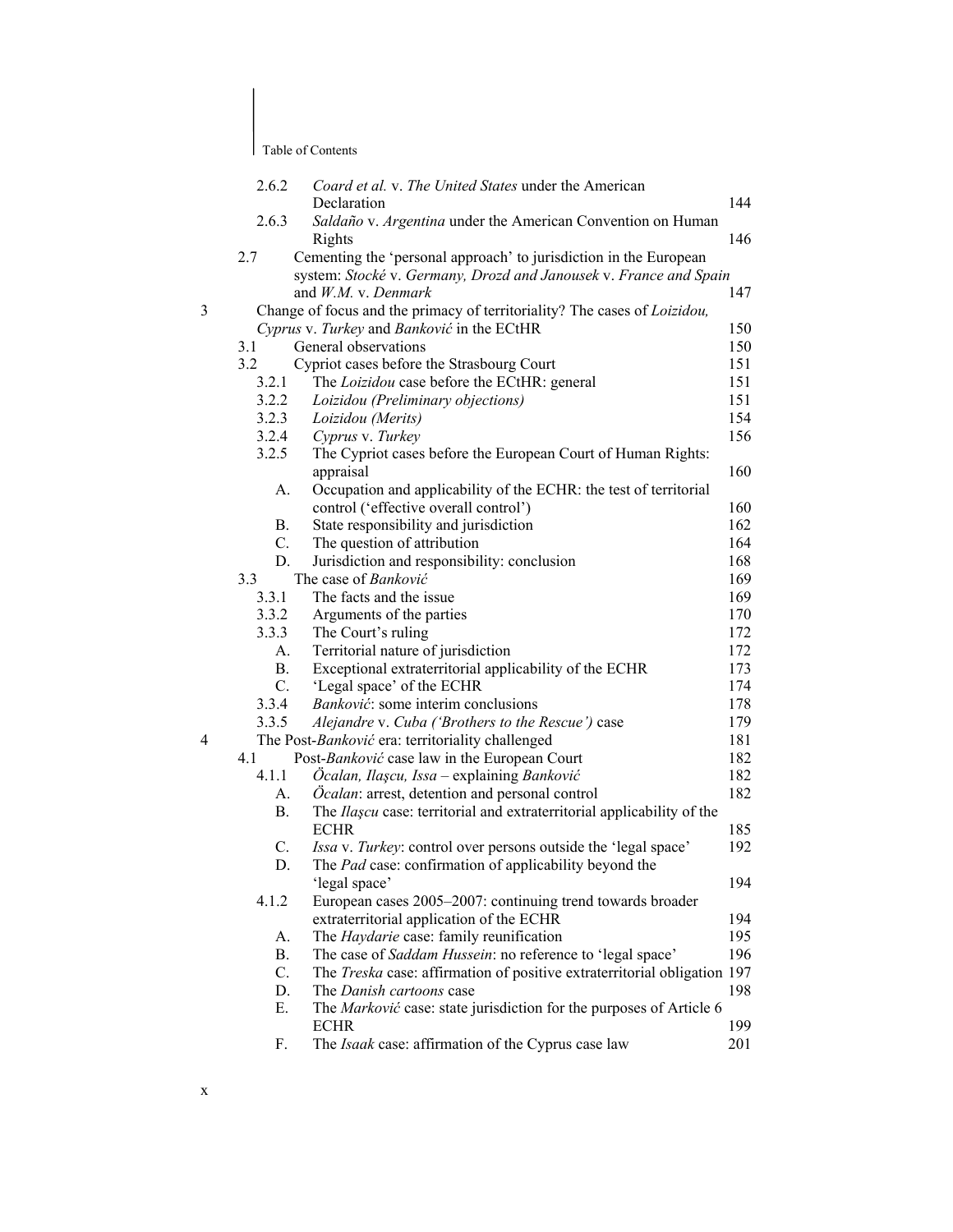| Table of Contents |
|-------------------|
|                   |

|                | G.               | Participation of states parties in UN operations: the                            |     |
|----------------|------------------|----------------------------------------------------------------------------------|-----|
|                |                  | Behrami case                                                                     | 203 |
|                | 4.2              | Extraterritorial application of UN human rights treaties by the treaty<br>bodies | 203 |
|                | 4.3              | Jurisprudence of the International Court of Justice                              | 204 |
|                | 4.3.1            | General observations                                                             | 204 |
|                | 4.3.2            | Advisory Opinion on the Wall in the Occupied Palestinian                         |     |
|                |                  | Territory                                                                        | 204 |
|                | A.               | The Opinion                                                                      | 204 |
|                | <b>B.</b>        | The applicability of the ICCPR                                                   | 205 |
|                | $C_{\cdot}$      | The applicability of the ICESCR                                                  | 207 |
|                | D.               | The applicability of the CRC                                                     | 207 |
|                | 4.3.3            | The case of Democratic Republic of Congo v. Uganda                               | 207 |
|                | А.               | The case                                                                         | 207 |
|                | <b>B.</b>        | Applicability of human rights treaties during occupation                         | 208 |
|                | $C$ .            | Acts committed during a military intervention                                    | 210 |
|                | 4.3.4            | The case of <i>Georgia v. Russia:</i> extraterritorial application of the        |     |
|                |                  | <b>CERD</b>                                                                      | 212 |
|                | 4.3.5            | The jurisprudence of the ICJ: appraisal                                          | 213 |
|                | 4.4              | Developments in the Inter-American system                                        | 214 |
|                | 4.4.1            | The issue of Guantánamo detainees before the Inter-American                      |     |
|                |                  | Commission of Human Rights                                                       | 214 |
|                | А.               | Guantánamo Bay and extraterritorial applicability of human                       |     |
|                |                  | rights law                                                                       | 214 |
|                | <b>B.</b>        | Guantánamo detainees and the Inter-American Commission                           |     |
|                |                  | of Human Rights                                                                  | 217 |
|                | 4.4.2            | Other extraterritorial cases before the Inter-American                           |     |
|                |                  | Commission                                                                       | 220 |
|                | 4.4.3            | Cases under the Inter-American system: appraisal                                 | 221 |
| 5              |                  | Conclusions: international case law on extraterritorial application of human     |     |
|                |                  | rights treaties                                                                  | 221 |
|                | 5.1              | General observations                                                             | 221 |
|                | 5.2              | Early developments in international case law (until mid-1990s)                   | 222 |
|                | 5.3              | A switch to a more territorial focus in the European jurisprudence:              |     |
|                |                  | Loizidou, Cyprus v. Turkey and Banković                                          | 224 |
|                | 5.4              | Extraterritorial application of human rights treaties post-Banković              | 225 |
|                | 5.4.1            | Jurisdiction                                                                     | 225 |
|                | 5.4.2            | <b>Exceptional applicability</b>                                                 | 226 |
|                | 5.4.3            |                                                                                  | 227 |
|                |                  | 'Legal space' of human rights treaties                                           |     |
|                | <b>CHAPTER V</b> |                                                                                  |     |
|                |                  | <b>OTHER OUTPUT OF HUMAN RIGHTS SUPERVISORY BODIES</b>                           | 229 |
| 1              |                  | Introduction                                                                     | 229 |
| $\overline{2}$ |                  | Concluding Observations and General Comments                                     | 230 |
|                | 2.1              | General observations                                                             | 230 |
|                | $2.2^{\circ}$    | The ICCPR                                                                        | 231 |
|                | 2.2.1            | The Human Rights Committee and the extraterritorial application of               |     |
|                |                  | the ICCPR                                                                        | 231 |
|                |                  |                                                                                  |     |

xi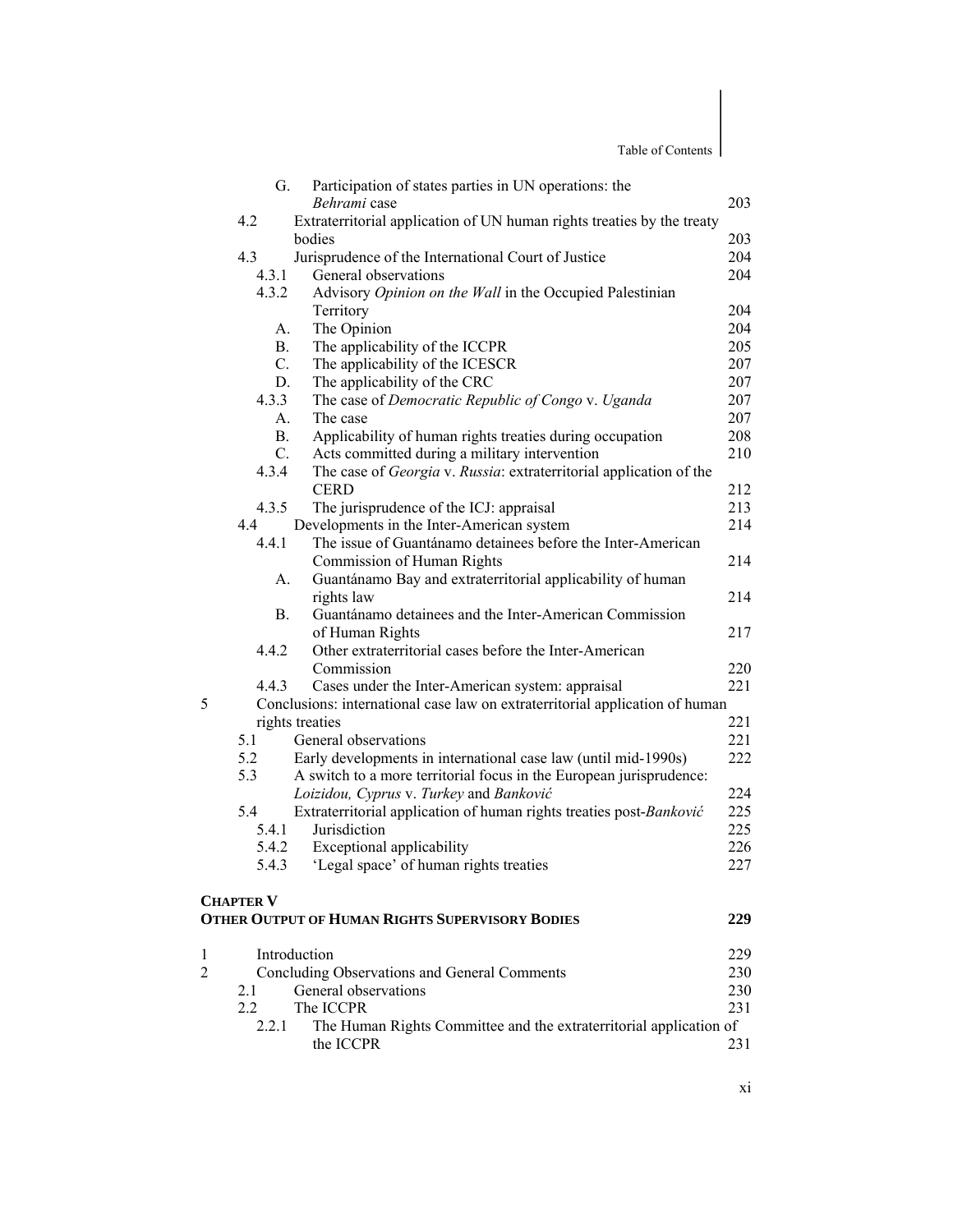|   | 2.2.2          | General Comment No. 31                                                    | 232 |
|---|----------------|---------------------------------------------------------------------------|-----|
|   | 2.2.3          | The Occupied Palestinian Territories and the periodic reports             |     |
|   |                | of Israel                                                                 | 234 |
|   | A.             | Israel's position                                                         | 234 |
|   | <b>B.</b>      | The position of the Human Rights Committee                                | 235 |
|   | 2.2.4          | The United States of America – the ICCPR in the war on terror             | 239 |
|   | A.             | The US position on the Covenant's extraterritorial applicability          | 239 |
|   | B <sub>1</sub> | The position of the Committee                                             | 241 |
|   | 2.2.5          | Other state reports                                                       | 244 |
|   | A.             | The war in the former Yugoslavia (Serbia and Montenegro, Croatia,         |     |
|   |                | Bosnia and Herzegovina)                                                   | 244 |
|   | B <sub>1</sub> | Military activities abroad: Poland, Italy and Belgium                     | 245 |
|   | $C_{\cdot}$    | The United Kingdom report of 2008: the applicability of the ICCPR         |     |
|   |                | in Iraq and Afghanistan                                                   | 246 |
|   | 2.3            | The Convention Against Torture                                            | 247 |
|   | 2.3.1          | Extraterritorial scope of the CAT: general observations                   | 247 |
|   | 2.3.2          | General Comment No. 2                                                     | 249 |
|   | 2.3.3          | Recent challenges: the United Kingdom and the United States of            |     |
|   |                | America                                                                   | 250 |
|   |                | A. The position of the UK                                                 | 250 |
|   |                | B. The position of the USA                                                | 252 |
|   |                | C. The position of the Committee                                          | 253 |
|   | 2.4            | The Convention on the Rights of the Child                                 | 255 |
|   | 2.5            | Non-discrimination treaties: extraterritorial application of the CERD 257 |     |
|   | 2.6            | Other UN mechanisms: the Special Rapporteur on Occupied                   |     |
|   |                | Palestinian Territories                                                   | 258 |
| 3 |                | Conclusions                                                               | 260 |
|   | Chapter VI     |                                                                           |     |

## **CHA EXTRATERRITORIAL APPLICATION OF HUMAN RIGHTS TREATIES IN STATE PRACTICE 263**

| 1 | Introduction |                                                              | 263 |
|---|--------------|--------------------------------------------------------------|-----|
| 2 | The ECHR     |                                                              | 265 |
|   | 2.1          | Before Banković                                              | 265 |
|   | 2.2          | The controversy over the state practice on derogations under |     |
|   |              | Article 15 ECHR                                              | 265 |
|   | 2.3          | After Banković: conservative reading of the ECtHR case law   | 266 |
|   | 2.3.1        | The UK: the case of Al-Skeini                                | 266 |
|   | $A_{\cdot}$  | Introduction                                                 | 266 |
|   | B.           | Facts and issues in the six joined cases                     | 267 |
|   | C.           | The judgment of the Divisional Court                         | 268 |
|   | D.           | The judgment of the Court of Appeal                          | 271 |
|   | Е.           | The judgment of the House of Lords                           | 273 |
|   | F.           | Al Skeini: Conclusions                                       | 275 |
|   | G.           | Other UK cases                                               | 275 |
|   | 2.3.2        | Italy                                                        | 277 |
|   | 2.3.3        | Germany                                                      | 279 |
|   | 2.3.4        | The Netherlands                                              | 279 |
|   |              |                                                              |     |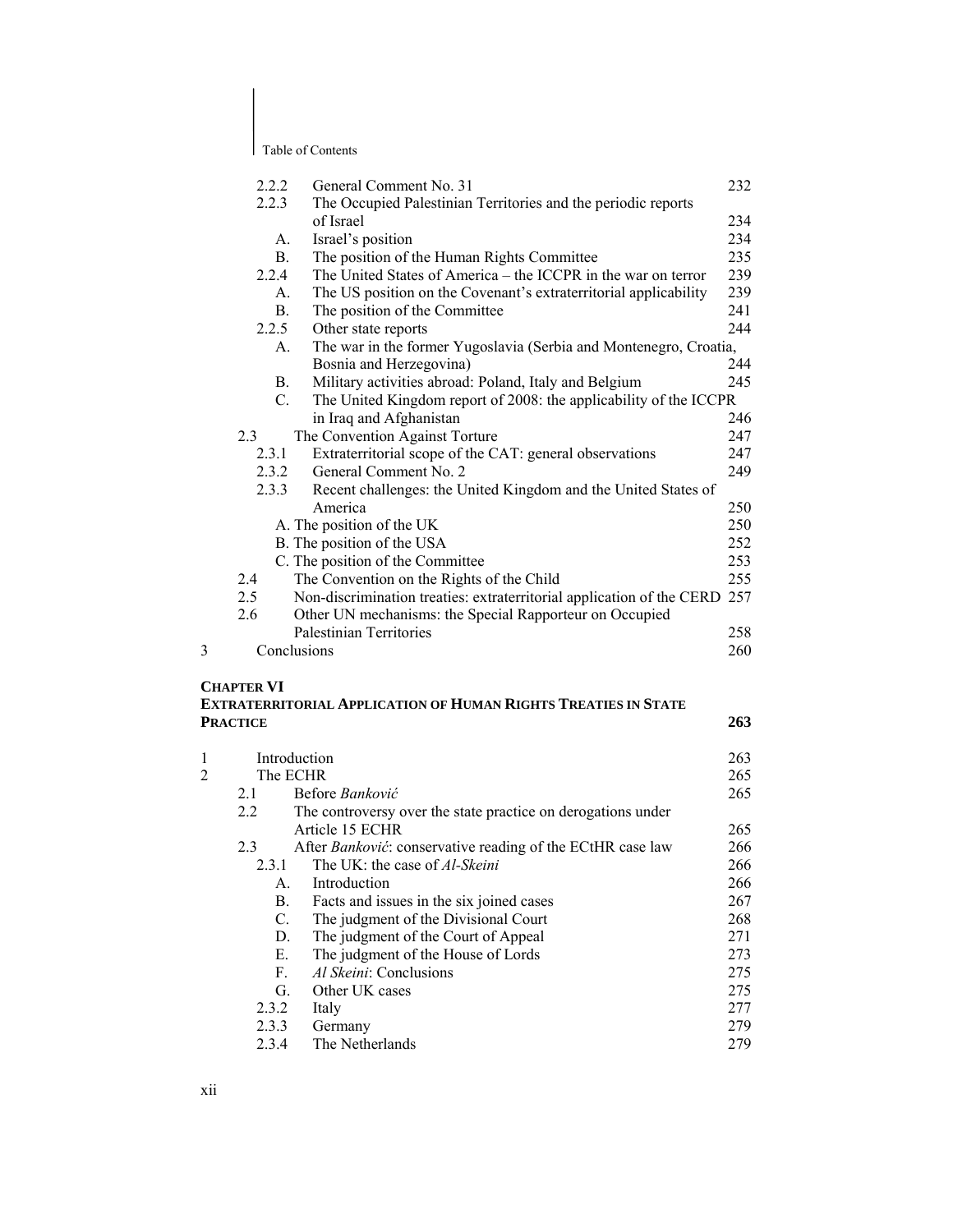| 3              |                        | The ICCPR                                                                            | 279        |
|----------------|------------------------|--------------------------------------------------------------------------------------|------------|
|                | 3.1                    | States opposing the extraterritorial applicability of human rights treaties:         |            |
|                |                        | the USA and Israel                                                                   | 279        |
|                | 3.1.1                  | The USA                                                                              | 279        |
|                | 3.1.2                  | Israel                                                                               | 282        |
|                | 3.1.3<br>3.2           | The UK                                                                               | 285        |
|                |                        | Positions of states before the ICJ in the proceedings leading to The Wall<br>Opinion | 286        |
|                | 3.2.1                  | General remarks                                                                      | 286        |
|                | 3.2.2                  | Views endorsing extraterritorial application of the ICCPR, ICESCR                    |            |
|                |                        | and CRC                                                                              | 286        |
|                | 3.2.3                  | Views generally supporting the extraterritorial applicability of                     |            |
|                |                        | human rights law                                                                     | 287        |
| 4              |                        | Conclusions                                                                          | 289        |
|                |                        |                                                                                      |            |
|                | <b>CHAPTER VII</b>     |                                                                                      |            |
|                |                        | <b>EXTRATERRITORIAL APPLICATION OF TREATIES ON ECONOMIC, SOCIAL AND</b>              |            |
|                | <b>CULTURAL RIGHTS</b> |                                                                                      | 291        |
|                |                        |                                                                                      |            |
| $\mathbf{1}$   |                        | Introduction: the separate treatment and the rights-based approach                   | 291        |
| $\overline{2}$ |                        | The relevant provisions of the ICESCR and the CRC                                    | 295        |
|                | 2.1                    | Provisions of the ICESCR                                                             | 295        |
|                | $2.2^{\circ}$          | Provisions of the CRC                                                                | 297        |
|                | 2.3                    | The wording of the treaties: appraisal                                               | 298        |
| 3              |                        | The travaux préparatoires                                                            | 299        |
|                | 3.1<br>3.1.1           | Preparatory work of the ICESCR                                                       | 299<br>299 |
|                | 3.1.2                  | Article 2(1) ICESCR<br>Other ICESCR provisions                                       | 301        |
|                | 3.2                    | The drafting history of Article 4 CRC                                                | 302        |
| 4              |                        | The exercise of control as a basis for extraterritorial obligations                  | 304        |
|                | 4.1                    | The exercise of control: Israel and the Occupied                                     |            |
|                |                        | <b>Palestinian Territories</b>                                                       | 304        |
|                | 4.2                    | Israeli position regarding the applicability of the ICESCR in the                    |            |
|                |                        | Occupied Territories                                                                 | 305        |
|                | 4.3                    | The practice of the Committee on Economic, Social and Cultural Rights                |            |
|                |                        | on occupation                                                                        | 306        |
|                | 4.3.1                  | Concluding Observations on Israel's initial report                                   | 306        |
|                |                        | 4.3.2 Second periodic report by Israel                                               | 308        |
|                | 4.3.3                  | The Committee on Occupied Territories: appraisal                                     | 308        |
|                | 4.3.4                  | The language of jurisdiction in other examples of the                                |            |
|                |                        | Committee's work                                                                     | 309        |
|                | 4.4                    | The Advisory Opinion on the Legality of the Wall in the Occupied                     |            |
|                |                        | <b>Palestinian Territory</b>                                                         | 310        |
|                | 4.4.1                  | General observations                                                                 | 310        |
|                | 4.4.2                  | Extraterritorial applicability of the ICESCR                                         | 311        |
|                | 4.5                    | Expert opinions: UN Special Rapporteurs                                              | 314        |
|                | 4.6                    | Conclusions: control as a factor in determining the scope of                         |            |
|                |                        | extraterritorial obligations                                                         | 315        |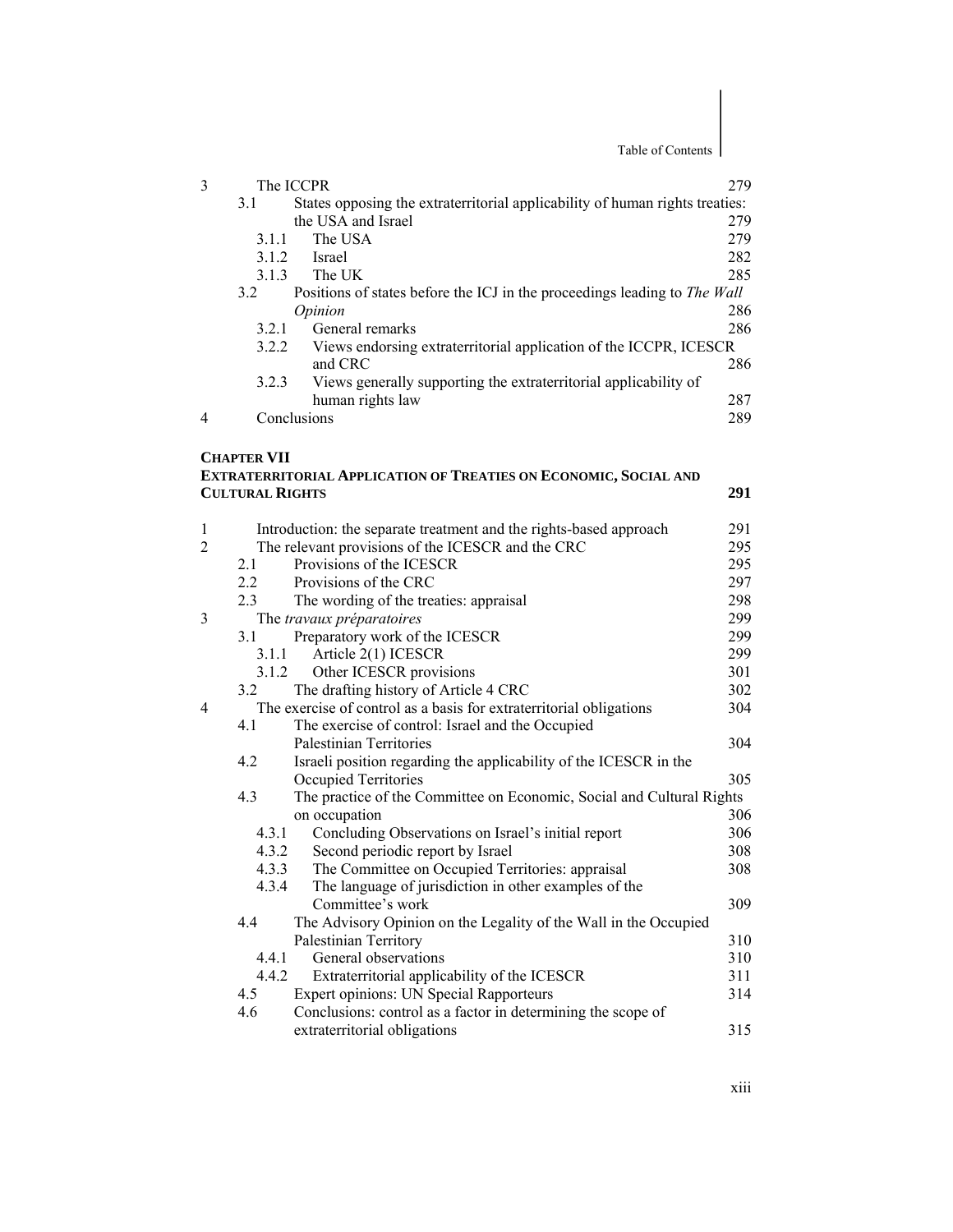| 5 |             | International cooperation and assistance as a basis for                          |     |
|---|-------------|----------------------------------------------------------------------------------|-----|
|   |             | extraterritorial obligations                                                     | 316 |
|   | 5.1         | The concept of international cooperation and assistance in                       |     |
|   |             | international law                                                                | 316 |
|   | 5.1.1       | The UN Charter and the origins of the concept of international                   |     |
|   |             | cooperation                                                                      | 317 |
|   | 5.1.2       | The Universal Declaration of Human Rights                                        | 319 |
|   | 5.1.3       | Other UN Resolutions                                                             | 320 |
|   | A.          | Declaration on Principles of International Law concerning Friendly               |     |
|   |             | Relations and Co-operation among States in accordance with the                   |     |
|   |             | Charter of the United Nations                                                    | 321 |
|   | <b>B.</b>   | The Charter of Economic Rights and Duties of States                              | 321 |
|   | $C_{\cdot}$ | Declaration on the Right of Development                                          | 322 |
|   | D.          | Vienna Declaration and Programme of Action                                       | 323 |
|   | Е.          | United Nations Millennium Declaration                                            | 323 |
|   | 5.1.4       | The meaning and significance of the concept of international                     |     |
|   |             | cooperation in international law: appraisal                                      | 324 |
|   | 5.2         | International cooperation and assistance and the Committee on                    |     |
|   |             | Economic, Social and Cultural Rights                                             | 325 |
|   | 5.2.1       | General observations                                                             | 325 |
|   | 5.2.2       | General Comments devoted to general issues                                       | 326 |
|   | 5.2.3       | General Comments on substantive rights                                           | 326 |
|   | 5.3         | References in other sources: the Limburg Principles                              | 327 |
|   | 5.4         | State practice: the negotiations on the optional protocol                        |     |
|   |             | to the ICESCR                                                                    | 328 |
| 6 |             | Extraterritorial obligations under the treaties on economic, social and cultural |     |
|   |             | rights in context                                                                | 333 |
|   | 6.1         | Introduction                                                                     | 333 |
|   | 6.2         | Development cooperation                                                          | 334 |
|   | 6.2.1       | General remarks                                                                  | 334 |
|   | 6.2.2       | General Comment No. 2 on international technical assistance                      |     |
|   |             | measures                                                                         | 336 |
|   | 6.2.3       | Obligations of states in international organizations: other General              |     |
|   |             | Comments and Concluding Observations of the Committee                            | 338 |
|   | 6.3         | Multilateral sanctions                                                           | 340 |
|   | 6.3.1       | International law and human rights restrictions on sanctions                     | 341 |
|   | 6.3.2       | Obligations of states in the context of sanctions                                | 343 |
|   | 6.3.3       | The General Comment on sanctions                                                 | 345 |
| 7 |             | Extraterritorial obligations under the treaties on economic, social and cultural |     |
|   |             | rights (the right to food and the right to health)                               | 347 |
|   | 7.1         | Multifaceted character of rights and a range of                                  |     |
|   |             | corresponding obligations                                                        | 347 |
|   | 7.2         | Extraterritorial obligations: the relation to the obligations of the             |     |
|   |             | territorial state                                                                | 350 |
|   | 7.3         | Obligations of developing states (the obligation of states to seek               |     |
|   |             | cooperation and assistance from the international community)                     | 352 |
|   | 7.4         | Typology of extraterritorial obligations to respect, protect and fulfil          |     |
|   |             | economic, social and cultural rights                                             | 354 |
|   | 7.4.1       | Extraterritorial obligation to respect the right to food and health              | 354 |